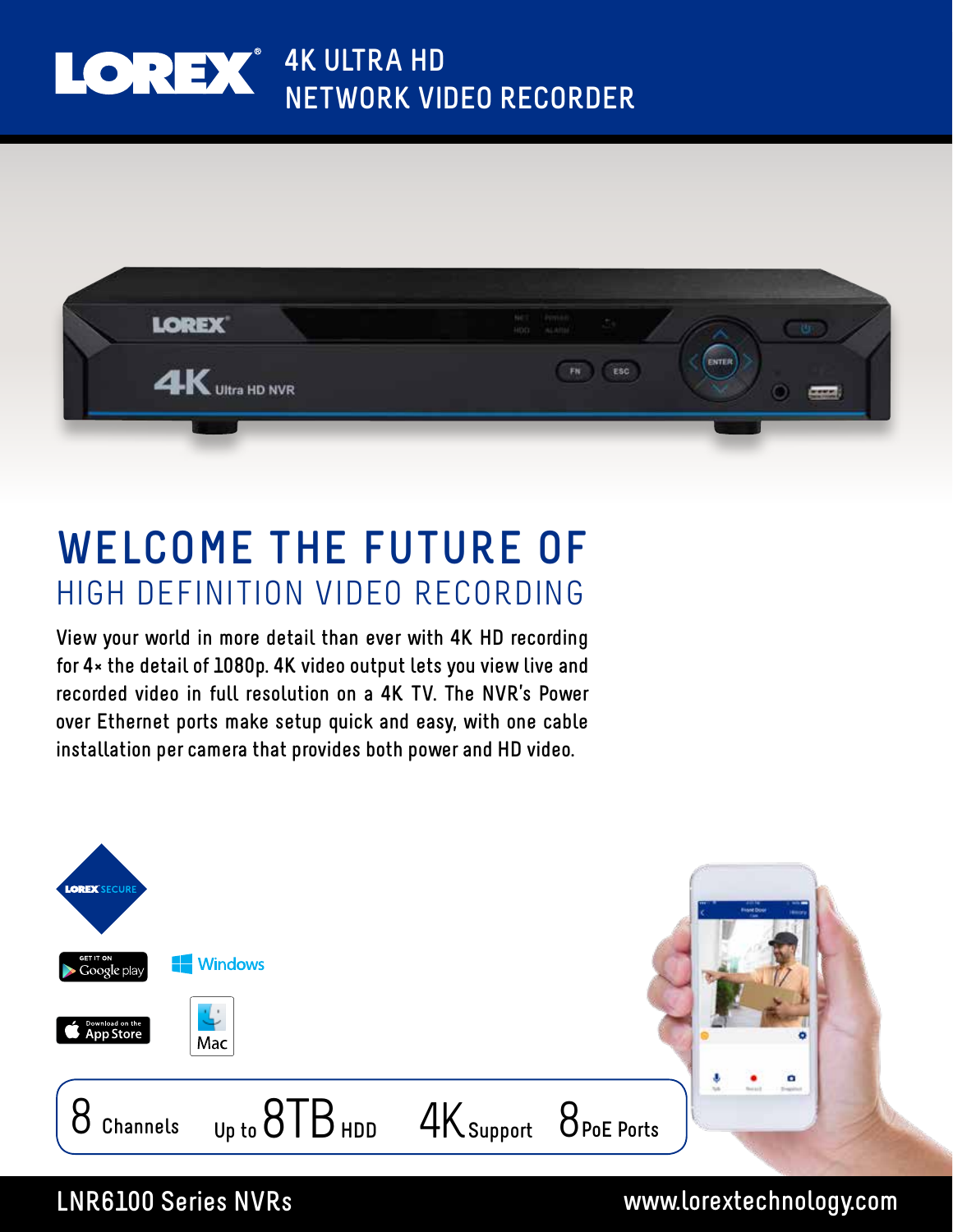## **4K ULTRA HD NETWORK VIDEO RECORDER**

## **FEATURES:**

- Supports real-time recording up to 8MP on all channels 4× the detail of 1080p @ up to 25/30fps
- Supports industry-leading 4K recording  $1$
- 8 built in PoE (Power over Ethernet) ports providing video and power over a single Ethernet cable
- Lorex Secure™ app for live viewing, playback, video recording & snapshots (iPhone® / iPad® / Android™) <sup>2</sup>
- PC and Mac compatible Lorex Cloud™ video management software gives you complete control over your security system from anywhere 2
- 24/7 security-grade pre-installed hard drive <sup>3</sup>
- Expandable high capacity storage up to 8TB
- Automatically detects compatible IP cameras in the network 4
- 4K video output view multiple HD channels in full resolution on a 4K TV
- H.265 / H.264 video compression offers reduced file size, improved storage and network efficiency  $3$
- Pentaplex Operation view, record, playback, back up & remotely control the system simultaneously
- Click-and-drag digital zoom in live view and playback
- Convenient front panel button controls
- Accurate time stamps with NTP & daylight savings time
- Instant backup of live video to a USB flash drive
- Automatic firmware upgrade over the Internet ensures your system is secure and up-to-date  $5$
- Push notifications of motion events
- Instant email alerts with snapshot attachment
- Multi-streaming to conserve bandwidth
- Continuous, scheduled, and motion recording
- Dual video outputs (HDMI and VGA) to connect multiple monitors
- HDMI cable included for simple connection to HD & 4K TVs





### **LNR6100 Series NVRs www.lorextechnology.com**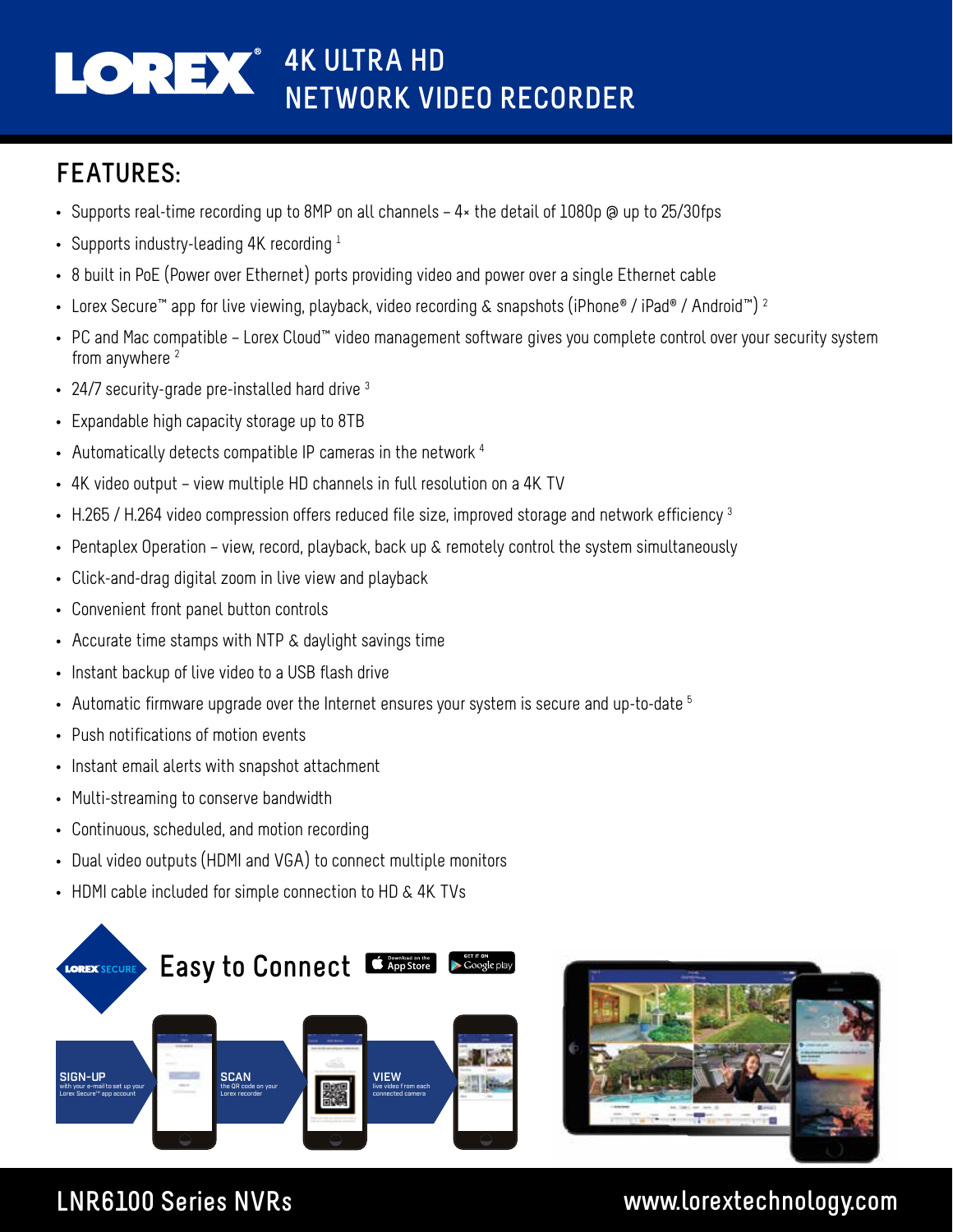# LOREX

## **4K ULTRA HD NETWORK VIDEO RECORDER Specifications**

| <b>SYSTEM</b>                    |                                                          | <b>PLAYBACK</b>                 |                                                                                                      |  |
|----------------------------------|----------------------------------------------------------|---------------------------------|------------------------------------------------------------------------------------------------------|--|
| <b>Operating System</b>          | Linux (embedded)                                         | Playback Channel                | 1/4                                                                                                  |  |
| Pentaplex                        | View, Record, Playback, Backup & Remote Monitoring       | Playback Speed                  | Variable Max 16x                                                                                     |  |
| Number of Channels               | 8 Channels                                               | Playback Players                | <b>Backup Player</b>                                                                                 |  |
| Inputs/Outputs                   |                                                          | Search                          | By Time & Event                                                                                      |  |
| Video IN                         | 8ch: 8 PoE Video Input                                   | Log Search                      | Up to 1,000 lines for motion detected, configuration<br>changes, connects/disconnects and video loss |  |
| <b>BNC OUT</b>                   | No                                                       |                                 |                                                                                                      |  |
| <b>VGA OUT</b>                   | Yes                                                      | Audio Play                      | Yes (audio camera required)                                                                          |  |
| <b>HDMI OUT</b>                  | Yes                                                      | <b>STORAGE &amp; ARCHIVE</b>    |                                                                                                      |  |
| Audio IN                         | 1 Line IN (RCA) for service only                         | Storage                         | Up to 1 HDDs (SATA)                                                                                  |  |
| Audio OUT                        | 1 Line OUT (RCA) for service only                        | Maximum Capacity                | Up to $1\times 8$ TB                                                                                 |  |
| <b>USB Port</b>                  | 1 at the back, 1 at the front                            | Backup Media                    | USB Flash Drive & HDD                                                                                |  |
| Alarm IN                         | None                                                     | <b>Backup File Format</b>       | DAV or ASF File                                                                                      |  |
| Alarm OUT                        | None                                                     | <b>CONNECTIVITY</b>             |                                                                                                      |  |
| Video Output Resolution          | 3840x2160, 1920x1080, 1280x1024, 1280x720, 1024x768      | Cloud Connection                | Lorex Secure™                                                                                        |  |
| PTZ control                      | Lorex IP PTZ cameras only                                | Supported Operating Systems     | Windows <sup>™</sup> / Mac OS X                                                                      |  |
| <b>Display</b>                   | 8ch: 1/4/8                                               | Remote Software                 | Client Software (PC & Mac)                                                                           |  |
| Live Display Speed               | 8ch: 240fps NTSC / 200fps PAL                            | <b>Email Notification</b>       | Text with snapshot                                                                                   |  |
| <b>OSD</b>                       | ON/OFF                                                   | Instant Smart Phone<br>& Tablet | Android™, iPad ®, iPhone ®                                                                           |  |
| <b>System Navigation</b>         | USB Mouse, IR Remote Control, Front Panel Buttons        | <b>DDNS</b>                     | Free Lorex DDNS                                                                                      |  |
| Motion Area Setting              | Fixed Grid $(22 \times 18)$                              | System Configuration            | Full setup configuration over network                                                                |  |
| Sensitivity Levels               | 100                                                      | Ports                           | Programmable by User                                                                                 |  |
| Firmware Upgrade                 | Automatic over the Internet & via USB device and network | Network Protocol                | HTTP, IPv4/IPv6, TCP/IP, UPNP, RTSP, UDP, SMTP, NTP,                                                 |  |
| <b>User Authority</b>            | By user group                                            |                                 | DHCP, DNS, PPPOE, DDNS, FTP, IP Filter                                                               |  |
| Time Synchronization             | Automatic time sync by NTP server                        | Network Interface               | 10/100-Base-TX, RJ-45                                                                                |  |
| <b>RECORDING</b>                 |                                                          | Network Bit Rate                | 80Mbps total, 48~8192kbps per camera                                                                 |  |
| Video Compression                | H.264 / H.265                                            | <b>GENERAL</b>                  |                                                                                                      |  |
| Audio Compression                | G.711                                                    | Power Consumption               | Approx. 8.3W (no HDD included)                                                                       |  |
| Resolution                       | 4K (MP) ~ 720p                                           | Supply Voltage                  | 100VAC-240VAC, 50/60Hz, DC48V/2A                                                                     |  |
| <b>Record Rate</b>               | 8ch: up to 240fps @720p/1080p/3MP/4MP/8MP                | <b>Total PoE Power Output</b>   | 80W (Max 25.5 per camera)                                                                            |  |
| Recording Resolution Setting     | Per camera for different resolutions                     | Unit Dimensions                 | $12.8 \times 10.1 \times 2.2$ "                                                                      |  |
| <b>Recording Quality Control</b> | 6 Levels                                                 | $(W \times D \times H)$         | $325 \times 255 \times 55$ mm                                                                        |  |
| Recording Schedule               | By hour, by day, by recording mode, by motion, by alarm, | Unit Weight                     | 8ch: 3.53lbs / 1.6kg                                                                                 |  |
|                                  | by channel                                               | <b>Operating Temperature</b>    | $14^{\circ}$ ~ 131°F / -10° ~ 55°C                                                                   |  |
| Pre Recording                    | Max. 4 Secs                                              | Humidity                        | 10~90% RH                                                                                            |  |
| Post Recording                   | Max. 5 Minutes                                           |                                 |                                                                                                      |  |
| Reliability                      | Watch-Dog, auto-recovery after power failure             |                                 |                                                                                                      |  |
| Covert Video                     | Yes                                                      |                                 |                                                                                                      |  |

| RECORDING RESOLUTION (PIXELS) & MAXIMUM SPEED (FPS - FRAMES PER SECOND) |               |                  |                   |           |                     |                |  |  |
|-------------------------------------------------------------------------|---------------|------------------|-------------------|-----------|---------------------|----------------|--|--|
|                                                                         |               | 720 <sub>p</sub> | 1080 <sub>p</sub> | 3MP       | <b>SUPER HD 4MP</b> | 4 <sub>K</sub> |  |  |
|                                                                         |               | 1280×720         | 1920×1080         | 2048×1536 | 2688×1520           | 3840×2160      |  |  |
| 8ch                                                                     | Total         | 240              | 240               | 240       | 240                 | 240            |  |  |
|                                                                         | . Per channel | 30               | 30                | 30        | 30                  | 30             |  |  |

## **LNR6100 Series NVRs www.lorextechnology.com**